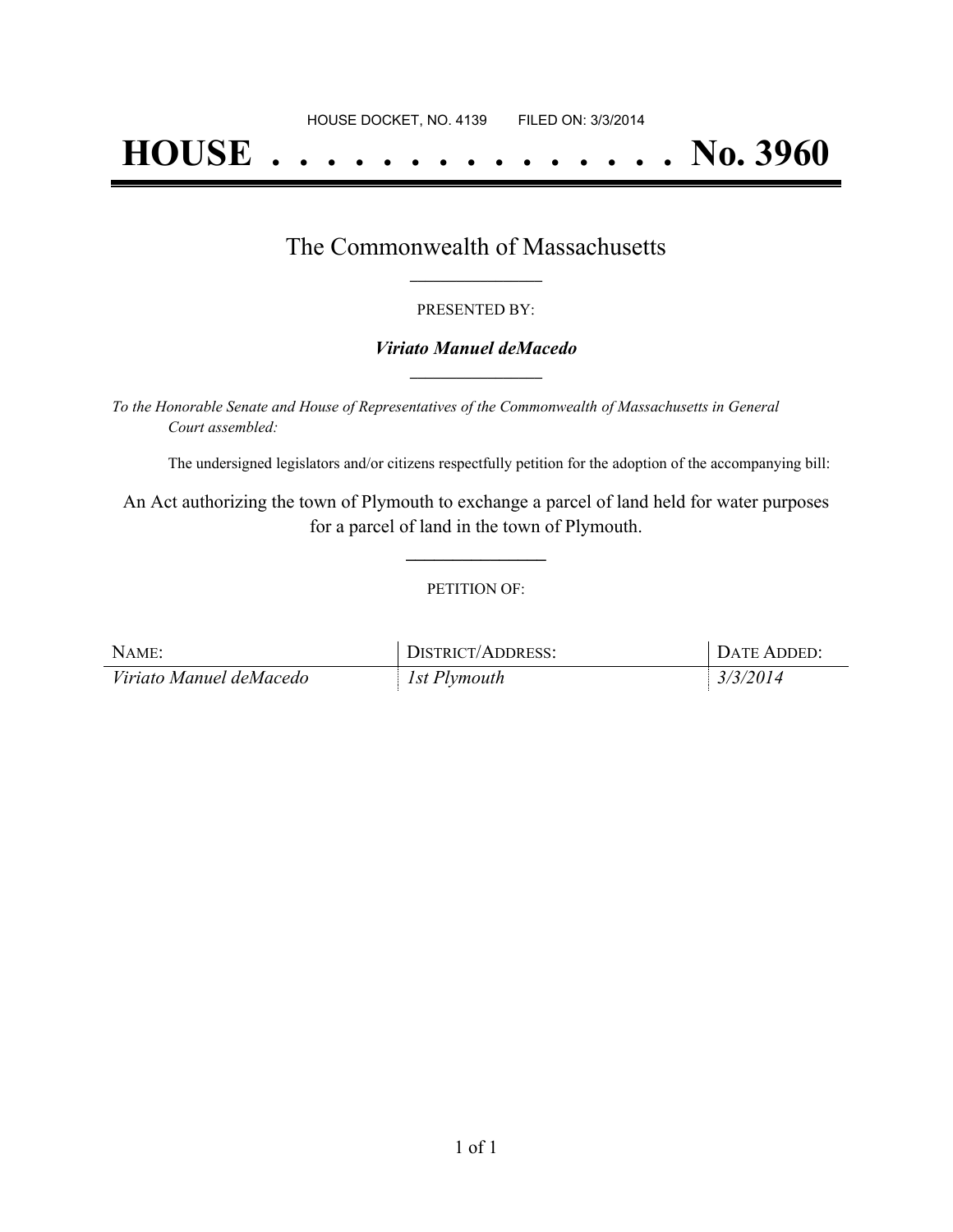## **HOUSE . . . . . . . . . . . . . . . No. 3960**

By Mr. deMacedo of Plymouth, a petition (accompanied by bill, House, No. 3960) of Viriato Manuel deMacedo (by vote of the town) that the town of Plymouth be authorized to exchange a parcel of land held for water purposes for a parcel of land in the town of Plymouth. Municipalities and Regional Government. [Local Approval Received.]

### The Commonwealth of Massachusetts

**\_\_\_\_\_\_\_\_\_\_\_\_\_\_\_ In the Year Two Thousand Fourteen \_\_\_\_\_\_\_\_\_\_\_\_\_\_\_**

An Act authorizing the town of Plymouth to exchange a parcel of land held for water purposes for a parcel of land in the town of Plymouth.

Be it enacted by the Senate and House of Representatives in General Court assembled, and by the authority *of the same, as follows:*

 SECTION 1. Notwithstanding any general or special law to the contrary, the town of Plymouth, through the board of selectmen, acting as the water commissioners, may transfer a certain parcel of land, consisting of 80,000 square feet, more or less, shown on Assessors Map 94 as Lot 1B, which is currently used by the water commissioners of the town and was acquired by the town for water purposes, as set forth in a deed recorded with the Plymouth county registry of deeds in book 3700, page 56, dated August 18, 1971, to the board of selectmen for the purpose of conveyance.

8 SECTION 2. Notwithstanding any general or special law to the contrary and subsequent 9 to the transfer set forth in section 1, the town of Plymouth, acting by and through its board of 10 selectmen, may convey the parcel of land described in section 1 to Pinehills LLC.

 SECTION 3. Notwithstanding any general or special law to the contrary, the town of Plymouth may accept as consideration for the conveyance authorized in section 2, a parcel of land currently owned by Pinehills LLC, being a portion of Lot A-248 shown on Assessors Map 78C containing approximately 1.5 acres and shown as "Communication Tower Parcel" on a plan of land entitled "Town of Plymouth Communication Tower," prepared by Vansse Hangen Brustlin, Inc. dated July 30, 2013, upon such other terms and conditions as the board of selectmen may deem appropriate.